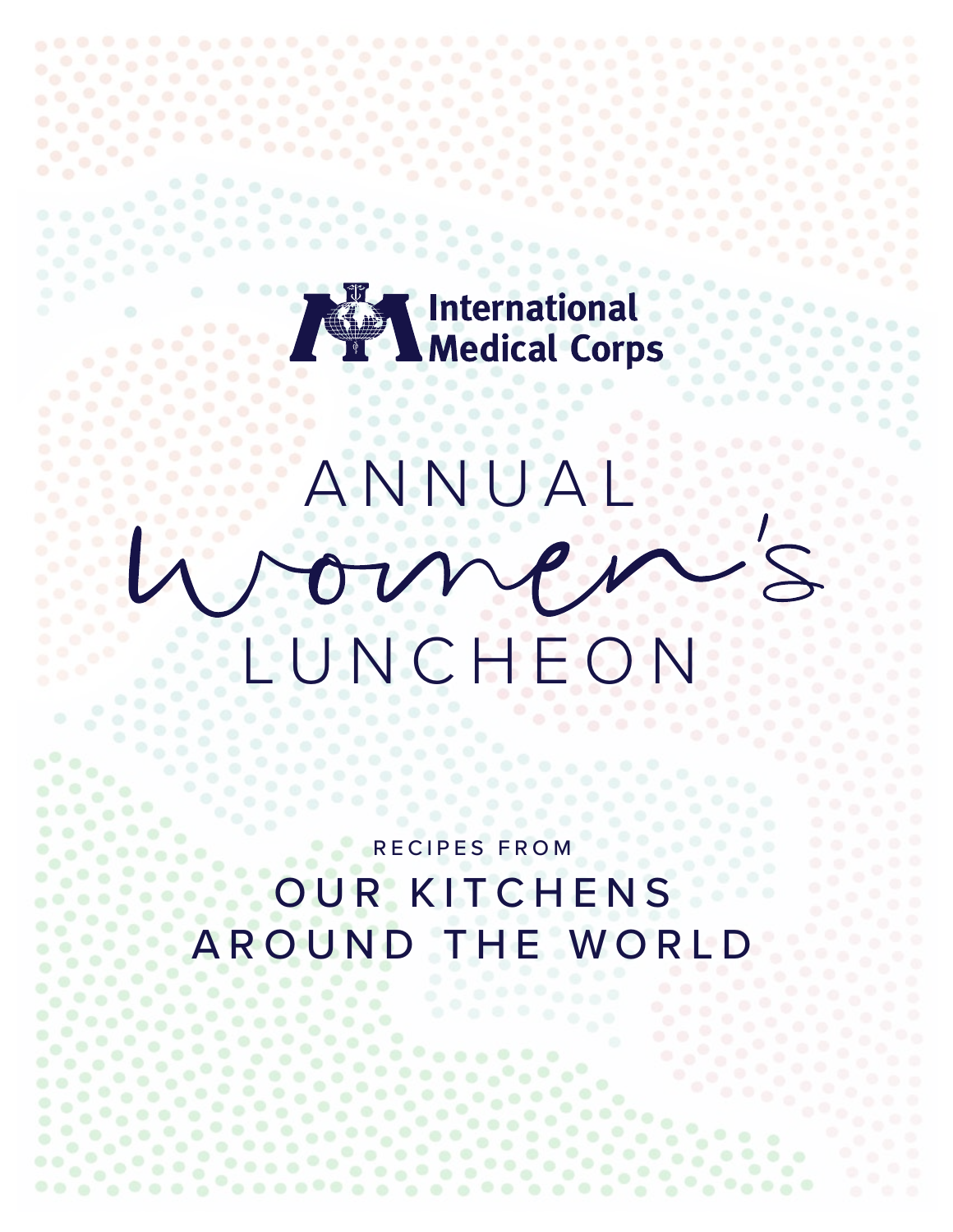

### RECIPES FROM OUR KITCHENS AROUND THE WORLD

#### FEATURED DISH

KHAO SOI GREEN CURRY SOUP

From *Top Chef* Finalist Michelle Minori (Based in San Francisco, CA)

To watch Michelle's cooking demonstration, visit **InternationalMedicalCorps.org/Luncheon**

JORDAN

### STUFFED ZUCCHINI IN YOGURT

From Amani Khassawneh, Child Protection Case Manger

#### PAKISTAN

AALOO KAY QATLAY

FRIED SLICED POTATOES Ramla Batool Naqvi, Communications Coordinator

**KENYA** 

#### UGALI WITH SPINACH AND BEEF

Esther Wanjiru Kariuki, Communications Officer

### O

#### PHILIPPINES

BISTEK TAGALOG FILIPINO BEEF STEAK Dr. Jojo Cangao, Medical Coordinator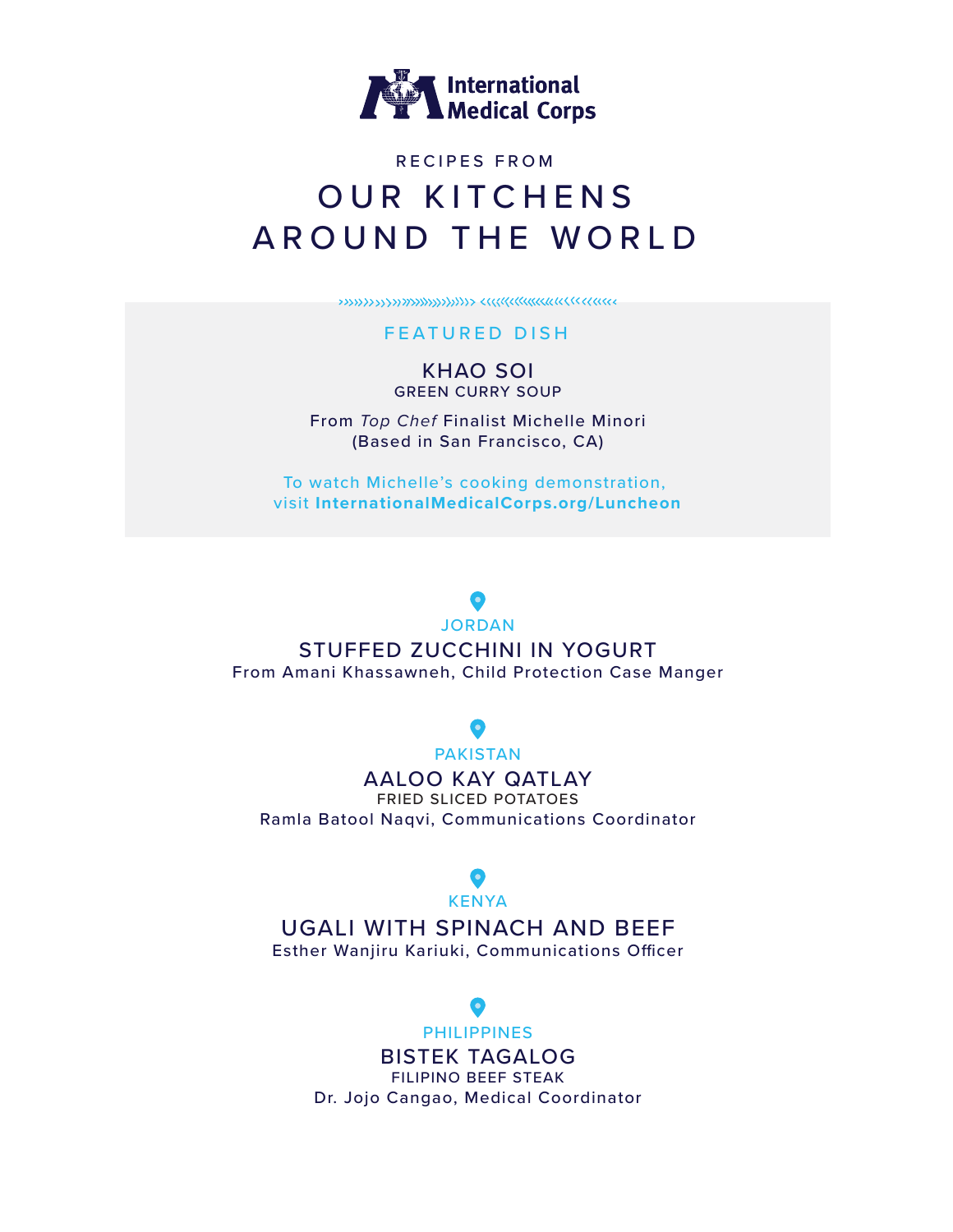# KHAO SOI

#### GREEN CURRY SOUP

#### FROM *TOP CHEF* FINALIST MICHELLE MINORI BASED IN SAN FRANCISCO, CA

To watch Michelle's cooking demonstration, visit **InternationalMedicalCorps.org/Luncheon**

#### INGREDIENTS

*1 serrano chili, destemmed, chopped*

*4 cloves garlic, peeled*

*2-inch piece ginger, peeled, sliced into rings*

*1 bunch cilantro, stems included (reserve 4 sprigs for garnish)*

*1 stalk lemongrass, chopped*

*1 teaspoon coriander, ground*

*1½ teaspoons turmeric powder*

*2 teaspoons curry powder*

*2 teaspoons kosher salt*

*2 tablespoons neutral oil (such as sunflower or canola)*

*4 cups vegetable stock (or water) 1 can coconut milk (look for fair-trade brands)*

*4 leaves makrut lime leaf (optional)*

*2 tablespoons soy sauce*

*1½ to 3 tablespoons lime juice (about 3 limes)*

*1½ tablespoons coconut palm sugar (look for fair-trade brands), or brown sugar*

*1 tablespoon fish sauce, Red Boat preferred*

*8 ounces dried noodles of choice (egg noodles, somen, ramen, udon, rice noodles, etc.)*

*2 cups crispy chow mein, wonton noodles or fried vermicelli*

*1/2 package (8 ounces) firm tofu, diced in half-inch chunks*

*8 ounces sustainably caught fish of choice (cod, halibut, barramundi, sole), cut into 1½-inch pieces (ask your fishmonger for the best options, or read the labels on frozen fish to help support sustainable fishing)*

*Serves 4*

#### INSTRUCTIONS

Blend first nine ingredients in a blender (or smash in a mortar and pestle) until as smooth as possible, to make a paste.

Heat a medium-sized pot over medium-high heat. Add a thin layer of neutral oil.

Add the paste and cook over low heat, about 2 minutes, or until slightly darker in color.

Add the vegetable stock and coconut milk. Add the makrut lime leaves. Simmer on low heat for about 15 minutes to release the aromatics.

Take the pot off of the heat. Remove and discard the lime leaves. Season with soy sauce, lime juice, sugar and fish sauce.

Season the fish with a sprinkling of salt and add it to the broth, along with the diced tofu. Simmer for about 3 minutes, or until the tofu is warmed through and the fish easily flakes when gently pierced with a knife.

In a separate pot, fill with water and bring to a boil. Cook your favorite noodles until al dente.

#### TO SERVE

Fill a bowl with 8 ounces of the broth, some tofu and fish. Add some of the cooked noodles and top with a small handful of the crunchy noodles. Garnish with a few cilantro leaves if you like. Chili oil also is a great addition. This soup will be even more tasty the next day, so feel free to make a double batch and enjoy again on day two.

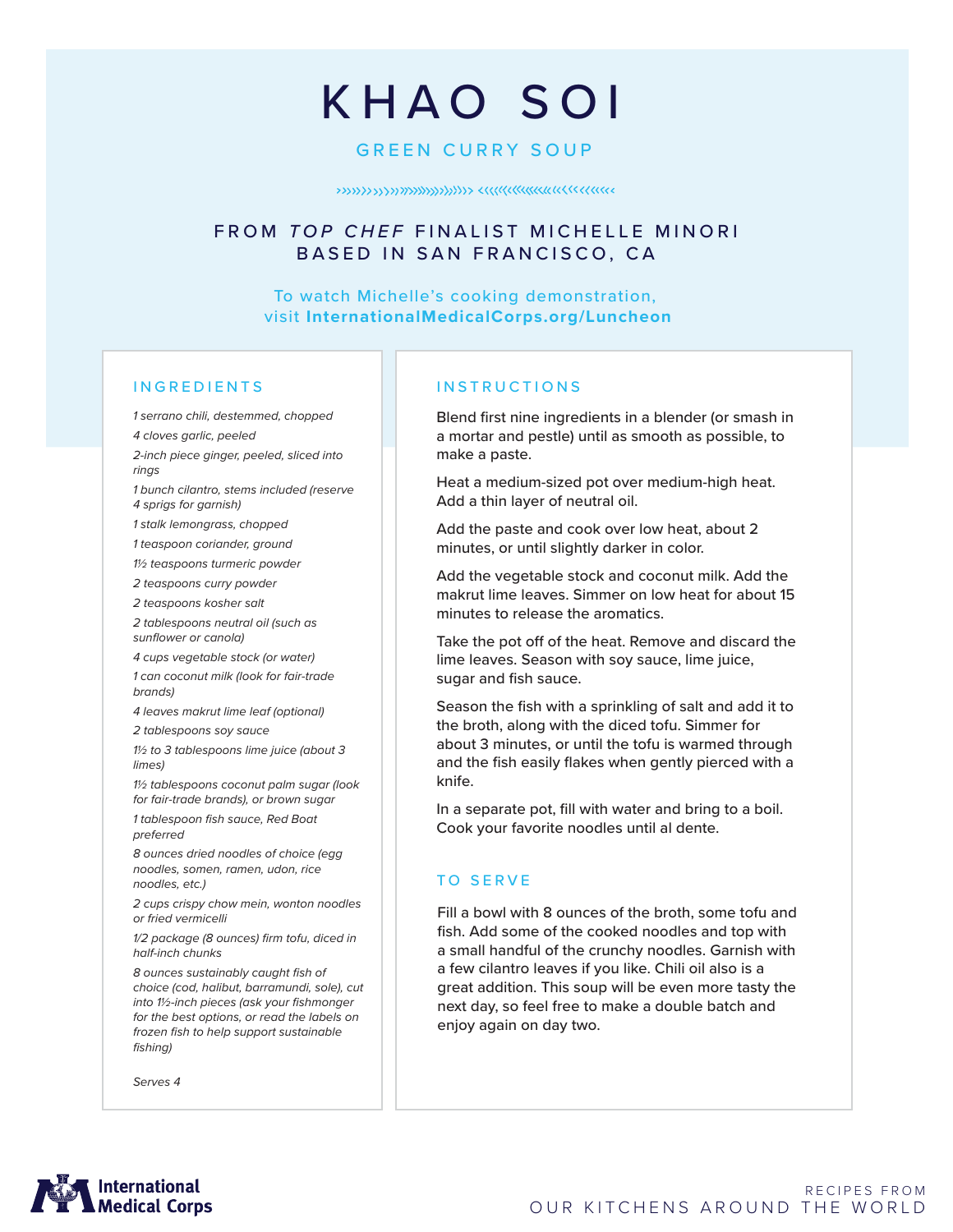# STUFFED ZUCCHINI IN YOGURT

### $\bullet$ JORDAN

FROM AMANI KHASSAWNEH, CHILD PROTECTION CASE MANGER

#### INGREDIENTS

*1/2 lb ground beef or similar meat 4 zucchinis cut in half lengthwise 2 onions, diced*

*1 teaspoon black paper* 

*1 teaspoon salt* 

*4 cups Greek yogurt* 

*5 tablespoons vegetable oil* 

#### **INSTRUCTIONS**

Preheat the oven to 300°.

Boil water in a large pot. Soak the zucchini in the boiling water for 5 minutes. Remove from water and let cool. After the zucchini cools, remove the inside of the zucchini with a spoon to make a boat shape.

In a separate pan, add the vegetable oil. When the oil is hot, add the onions and sauté until soft.

Add the meat to the onions and cook through. Add salt and black pepper to taste.

In a large pot, bring the Greek yogurt to a low boil. Stir the yogurt as to not burn.

In a baking dish, place the zucchini beside each other, scooped-side up, adding the cooked meat into the zucchini boats.

Add two cups of warm water above the zucchini platter, cover the baking dish with tin foil and bake at 300° for 15–20 minutes.

Remove the tin foil and add the warm Greek yogurt to the zucchini. Return to the oven for 10 minutes.

*To watch Amani prepare her dish, visit*  **InternationalMedicalCorps.org/Luncheon**

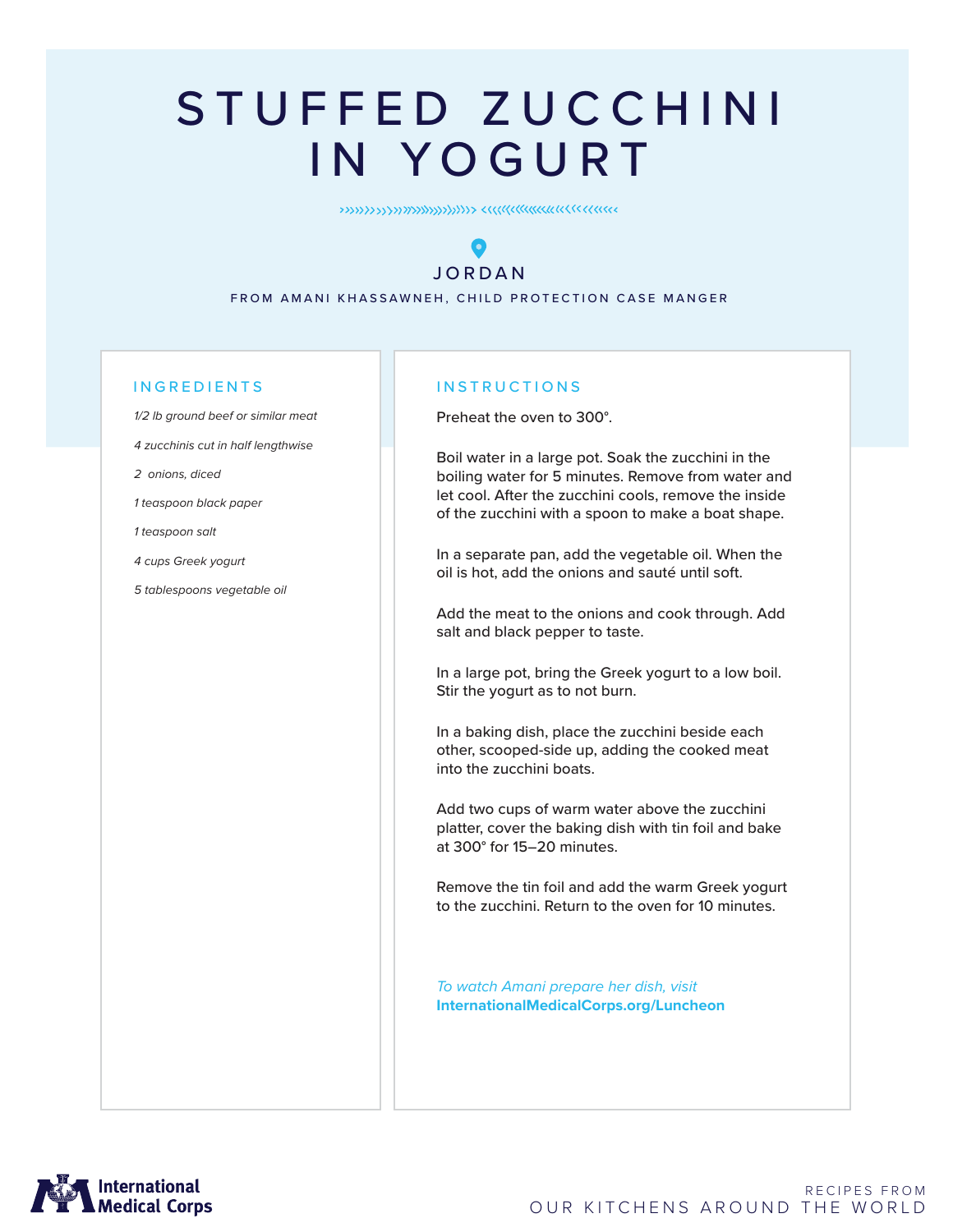# AALOO KAY QATLAY

#### FRIED SLICED POTATOES

#### $\bullet$ PAKISTAN

FROM RAMLA BATOOL NAQVI, COMMUNICATIONS COORDINATOR

#### INGREDIENTS

*8 medium potatoes, sliced*

*4 tablespoons cooking oil*

*1 cup tomato puree* 

*3–4 green chiles* 

*½ teaspoon cumin seeds* 

*½ teaspoon red chili flakes*

*½ teaspoon turmeric powder* 

*½ teaspoon paprika powder*

*½ teaspoon fennel seeds* 

*½ teaspoon Greek seeds*

*½ teaspoon onion seeds*

*½ teaspoon salt to taste*

*Fresh chopped coriander for garnish*

#### INSTRUCTIONS

In a large frying pan, heat cooking oil.

Sauté whole green chiles in hot cooking oil until they soften and the skin blisters.

Add cumin seeds, fennel seeds, onion seeds and Greek seeds to the pan. Stir in and fry for 30 seconds.

Add red chili flakes, paprika and turmeric powder to the pan. Stir in and fry for 30 seconds.

Add sliced potatoes. Fry for 2–3 minutes.

Add tomato puree and salt. Gently combine and let cook for 4–5 minutes.

If desired, garnish with fresh coriander.

*Ramla serves her Aoloo Kay Qatlay with a creamy sauce made of yogurt, fresh coriander and mint.* 

*To watch Ramla prepare her dish, visit*  **InternationalMedicalCorps.org/Luncheon**

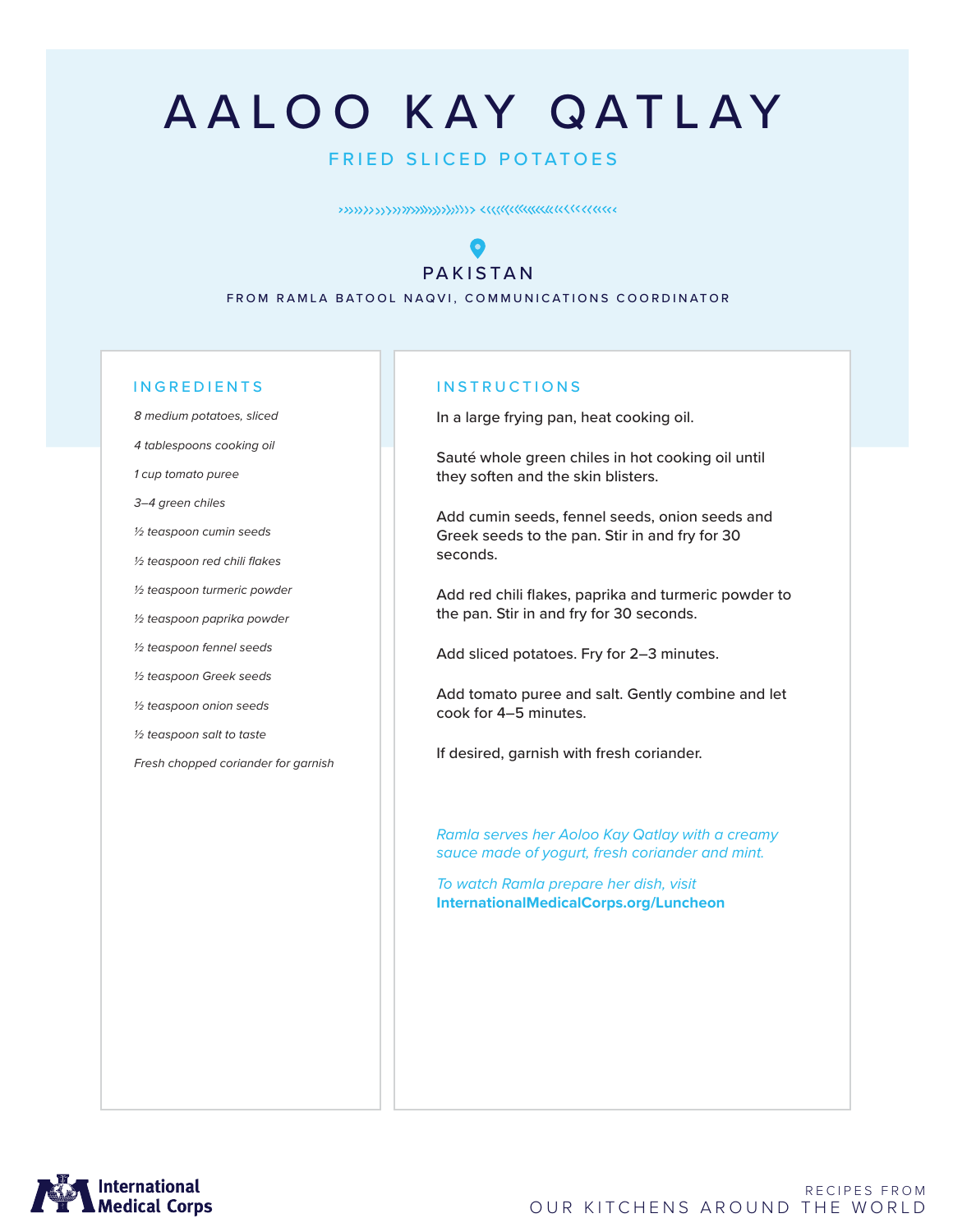### WITH SPINACH AND BEEF UGALI

### $\bullet$ KENYA

FROM ESTHER WANJIRU KARIUKI, COMMUNICATIONS OFFICER

#### INGREDIENTS

*2 cups maize flour*

*2 cups water*

*Butter (optional)*

*Salt (optional)*

*2 large onions, chopped*

*4 cups of spinach, chopped*

*½ lb beef, cut into small cubes*

*3 tomatoes, sliced*

*2 cloves of garlic, diced*

*2 tablespoons cooking oil*

*1 teaspoon ground coriander*

*2 bell peppers (red, yellow or green), sliced*

*Other spices to taste (optional)*

#### INSTRUCTIONS

#### **UGALI**

Bring water to a rapid boil water. The water should be very hot. This ensures the ugali will cook perfectly.

Add 1 cup of flour into the water. Let it cook a few seconds until water starts to cover the flour.

Use a wooden spoon to quickly start mixing the flour and water. Add the remaining flour and continue to mix the water and flour until it is well mixed into a paste.

Reduce heat to medium and keep turning the ugali as it continues to stick together.

Gather the ugali and press it onto the side of the cooking pot. Place the wooden spoon under the ugali and form into a ball in the middle of the pot

Once the ugali has become firm, turn it once more and smoothen it into a round. You will know your ugali is ready once you start to smell the aroma clearly.

Turn the ugali over onto a plate.

#### **SPINACH**

In a medium frying pan, heat 1 tablespoon of cooking oil. Add one of the chopped onions and sauté until golden brown. Add the chopped spinach, and salt to taste. Stir to combine. Cook the spinach until it's reached your desired consistency.

#### **BEEF STEW**

In a large frying pan, heat 1 tablespoon of cooking oil. Add one of the chopped onions and the chopped garlic, and sauté until golden brown.

Add the bell peppers, stirring to combine. Sauté an additional 5 minutes.

Add the beef cubes, and salt to taste. Stir to combine. Add 3/4 cup of water to the pan and let it come to a boil. Add the sliced tomatoes and let them cook for a few minutes. Add the coriander and stir to combine. Once ready, enjoy with Ugali and spinach.

*To watch Esther prepare her dish, visit*  **InternationalMedicalCorps.org/Luncheon**